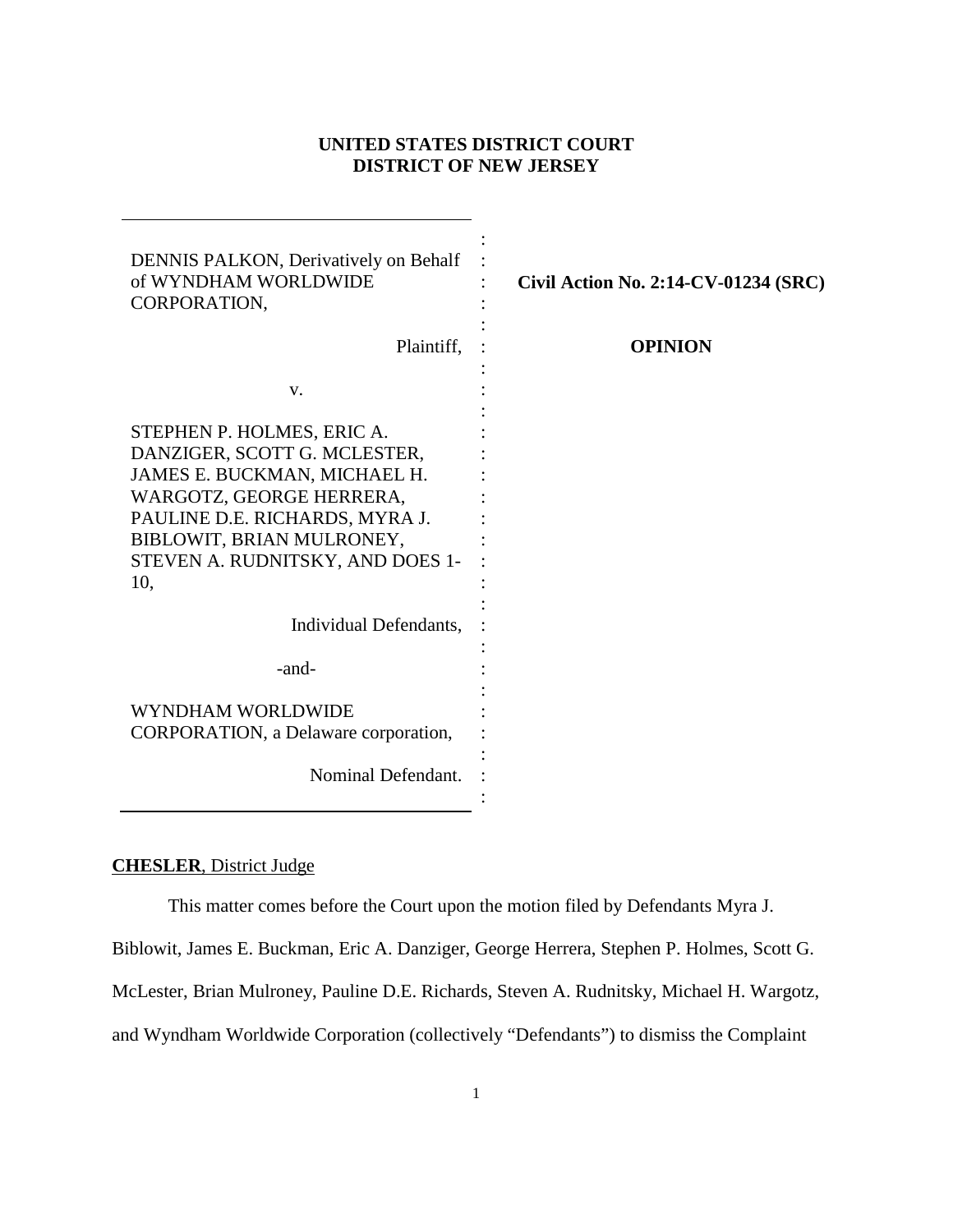pursuant to Rules 23.1(b) and 12(b)(6) of the Federal Rules of Civil Procedure. Plaintiff Dennis Palkon ("Plaintiff") opposes the motion. The Court has considered the parties' submissions. For the reasons that follow, the Court grants the motion to dismiss, and the case will be closed.

## **I. BACKGROUND**

This case involves a shareholder who seeks to compel a corporate board of directors to bring a lawsuit on the company's behalf. The shareholder's proposed suit pertains to breaches of the company's online networks, during which hackers accessed the personal and financial information of a large number of customers. The Court has jurisdiction over this action pursuant to 28 U.S.C. § 1332(a)(2), as the parties are citizens of different states and the amount in controversy exceeds \$75,000. The Court draws the following facts from the complaint, and assumes them to be true for purposes of this motion only.

#### **A. Facts**

Wyndham Worldwide Corporation ("WWC") is a large hospitality company that operates hotels and resorts globally. The company is incorporated in Delaware and headquartered in Parsippany, New Jersey. As part of the hospitality business, WWC's subsidiaries often collect customers' personal and financial data. WWC hotels let customers make room reservations online, which requires the customers to enter their personal credit card information.

On three occasions between April 2008 and January 2010, that information was stolen. Hackers breached WWC's main network and those of its hotels. They performed a "brute force attack," which means they guessed user IDs and passwords to enter an administrator's account, and then used "memory-scraping malware" to collect sensitive data. Through these methods, the hackers obtained the personal information of over six-hundred thousand customers.

In April 2010, the Federal Trade Commission ("FTC") began to investigate the cyber-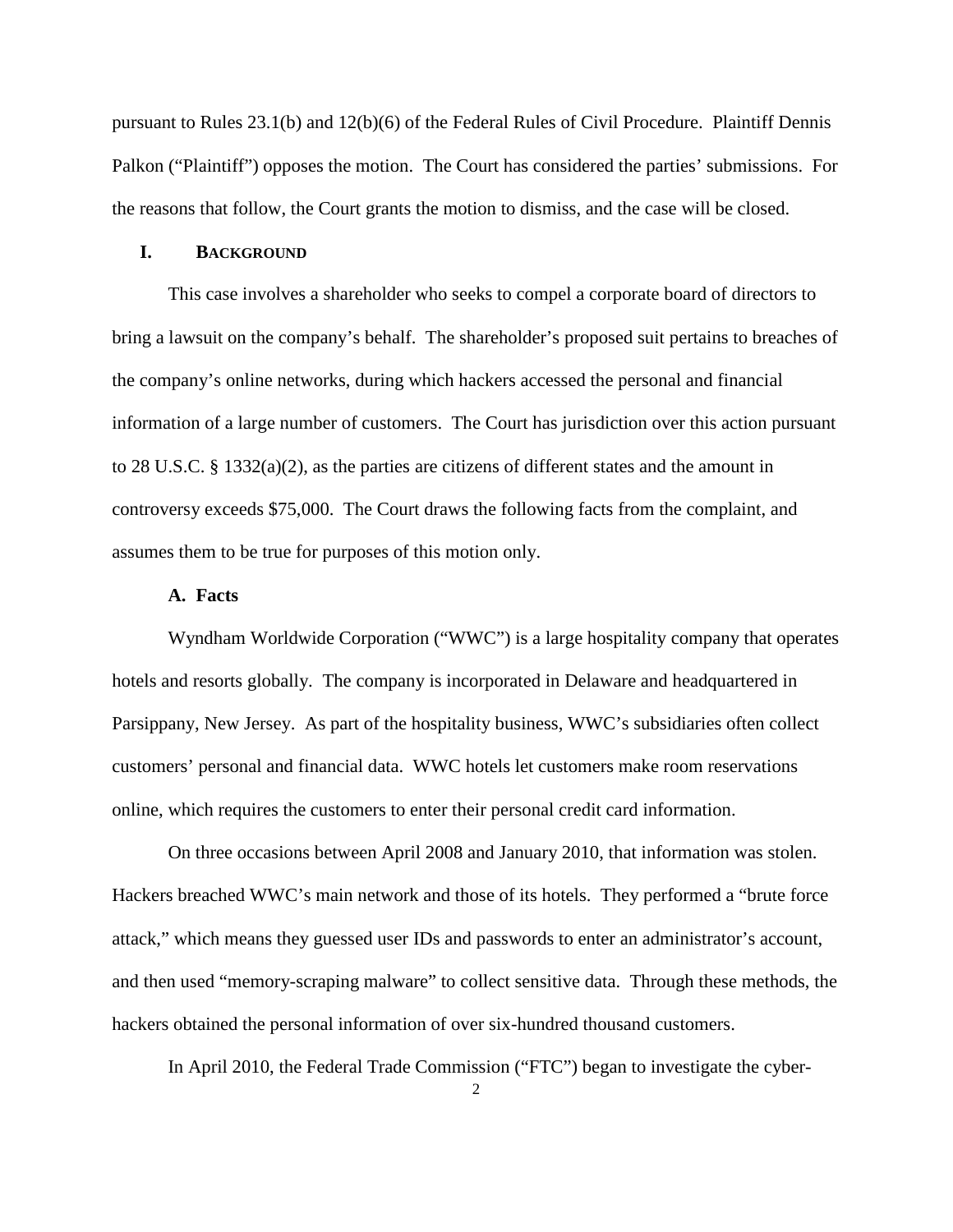attacks against WWC, and in June 2012, it commenced a legal action against the company for its security practices. WWC retained the law firm of Kirkland & Ellis, LLP ("Kirkland") to represent it in the FTC action.

In November 2012, a WWC shareholder sent a letter to WWC's Board of Directors ("the Board") demanding that it bring a lawsuit based on the online breaches. The Board instructed its Audit Committee to evaluate the demand. That committee then consulted with Kirkland, which found that the "shareholder demand letter [was] not well grounded." On March 5, 2013, the Audit Committee recommended that WWC not bring the lawsuit, and on March 11, the full Board voted to adopt that recommendation.

Approximately three months later, on June 11, 2013, Plaintiff Dennis Palkon ("Plaintiff") sent a letter to the Board similarly demanding that it "investigate, address, and promptly remedy the harm inflicted" on the company by the breaches. Plaintiff is a Pennsylvania resident who owned shares of WWC when it was hacked. WWC's General Counsel, Scott McLester ("McLester"), wrote to Plaintiff on June 28 that he had submitted the demand to the Board.

The Board met on August 8 to discuss Plaintiff's demand as well as developments in the FTC action. The Board voted unanimously not to pursue Plaintiff's proposed litigation. On August 20, McLester wrote to Plaintiff's counsel to report that the Board had found it "not in the best interests of [WWC] to pursue the claims" in Plaintiff's demand. The letter further provided that the Board was declining Plaintiff's demand for the same reasons it had refused the earlier, November 2012 demand, which was "virtually identical." Plaintiff is represented by the same counsel who pursued that earlier demand.

Although it decided not to bring a lawsuit based on the breaches, the Board discussed the cyber-attacks, WWC's security policies, and proposed security enhancements at fourteen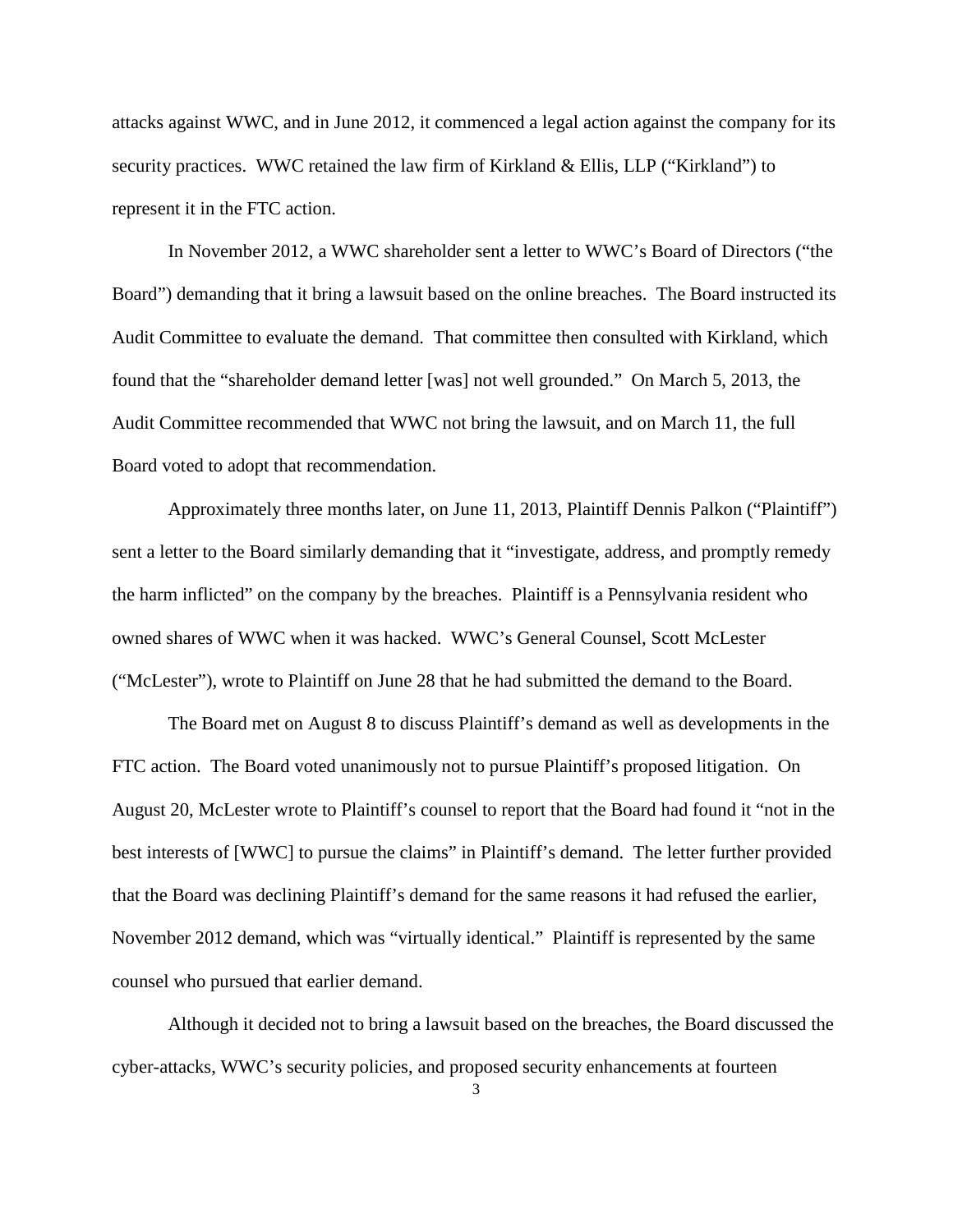meetings between October 2008 and August 2012. The Audit Committee reviewed the same matters in at least sixteen meetings during that period. WWC hired technology firms to investigate each breach and to issue recommendations on enhancing the company's security. Following the second and third breaches, WWC began to implement those recommendations.

### **B. Procedural History and Defendants' Motion to Dismiss**

On February 25, 2014, Plaintiff filed a derivative lawsuit against WWC and numerous of its corporate officials. At the heart of Plaintiff's Complaint is an assertion that Defendants failed to implement adequate data-security mechanisms, such as firewalls and elaborate passwords, and that this failure allowed hackers to steal customers' data. He further claims that Defendants failed to timely disclose the data breaches after they occurred. Plaintiff claims that these actions damaged WWC's reputation and cost it significant legal fees. Most pertinently, given these allegations, Plaintiff contends that the Board's decision to refuse his demand was wrongful.

Defendants moved to dismiss Plaintiff's Complaint on June 2, 2014. Defendants argue three points to support their motion. First, they urge that the Board's refusal to pursue Plaintiff's demand was a good-faith exercise of business judgment, made after a reasonable investigation. Second, even if the Board's refusal had been wrongful, Defendants assert that the Complaint fails to state a claim upon which relief can be granted. Third, Defendants claim that Plaintiff's alleged damages are speculative and unripe.

Plaintiff opposes the motion for three corresponding reasons. He first contends that the Board wrongfully refused his demand by relying on an investigation dominated by conflicted counsel. He next urges that he adequately pleaded his legal claims, as WWC failed to institute reasonable security protections. Last, Plaintiff asserts that shareholders have already suffered damages due to the costs of defending against the FTC investigation.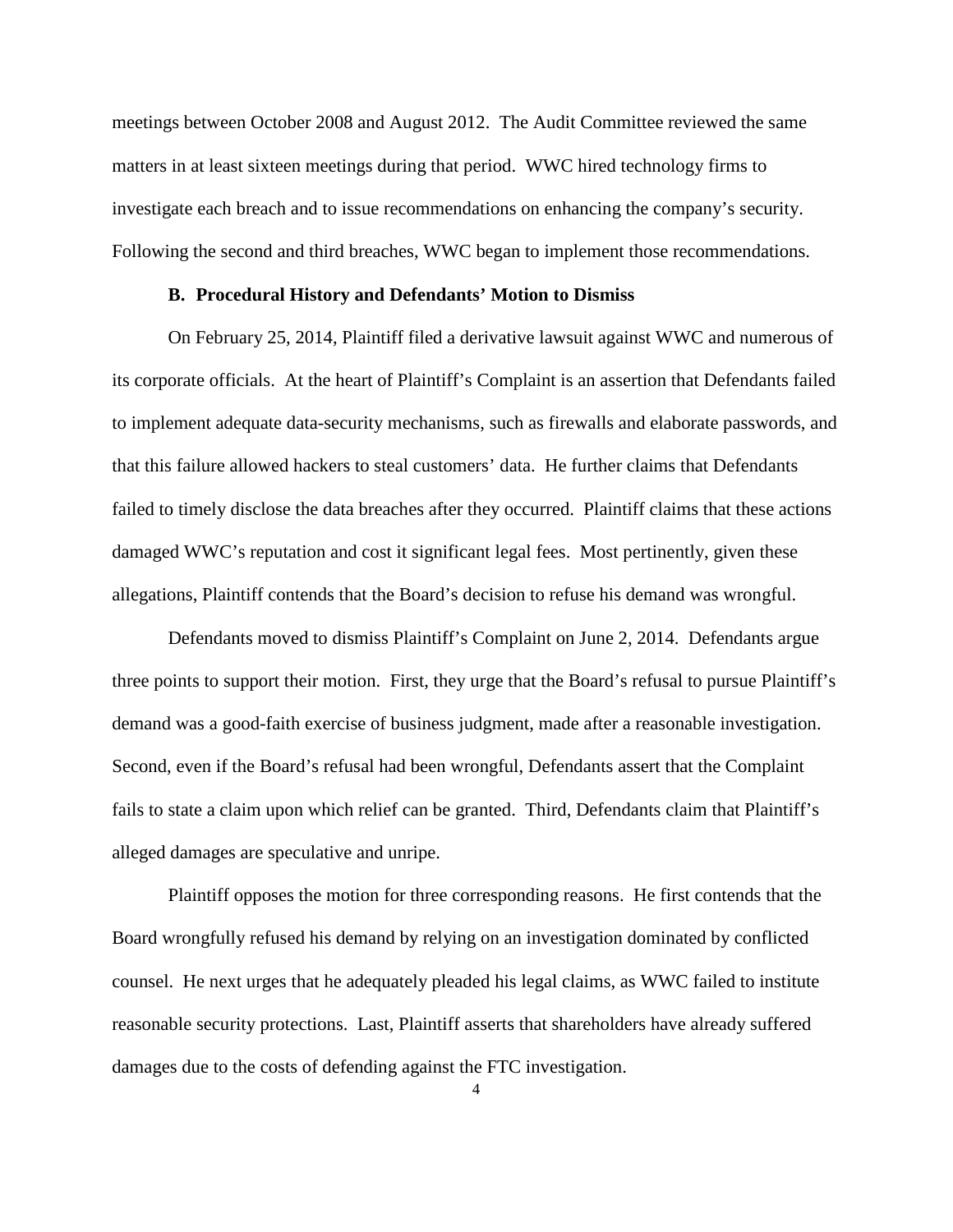## **II. DISCUSSION**

### **A. Motions to Dismiss**

Defendants move to dismiss pursuant to Rules 23.1(b) and 12(b)(6) of the Federal Rules of Civil Procedure. Accordingly, the Court will accept as true all of the factual allegations in Plaintiff's Complaint, as well as the reasonable inferences therefrom. See In re Forest Labs. Derivative Litig., 450 F. Supp. 2d 379, 387 (S.D.N.Y.2006) (applying Delaware law). The Court will not, however, accept a "legal conclusion couched as a factual allegation." Baraka v. McGreevey, 481 F.3d 187, 195 (3d Cir. 2007); Fowler v. UPMC Shadyside, 578 F.3d 203, 210- 11 (3d Cir. 2009); see also Ashcroft v. Iqbal, 556 U.S. 662, 679 (2009) ("While legal conclusions can provide the framework of a complaint, they must be supported by factual allegations.").

## **B. Demand Refusal**

Because WWC is a Delaware corporation, the substantive law of that state governs. See Kamen v. Kemper Fin. Servs., 500 U.S. 90, 108-09 (1991); Blasband v. Rales, 971 F.2d 1034, 1047 (3d Cir. 1992). Under Delaware law, "[t]he decision to bring a law suit or to refrain from litigating a claim on behalf of a corporation is a decision concerning the management of the corporation[,]" and it is "part of the responsibility of the board of directors." Spiegel v. Buntrock, 571 A.2d 767, 773 (Del. 1990). A shareholder who wishes to sue on behalf of a corporation, therefore, cannot do so independently, and must instead demand that the board of directors bring the action. Id.

If a board of directors refuses to pursue a shareholder's demand, that decision falls under the purview of the "business judgment rule." Id. at 773-74. Under that rule, courts presume that the board refused the demand "on an informed basis, in good faith and in the honest belief that the action taken was in the best interests of the company." Id. at 774.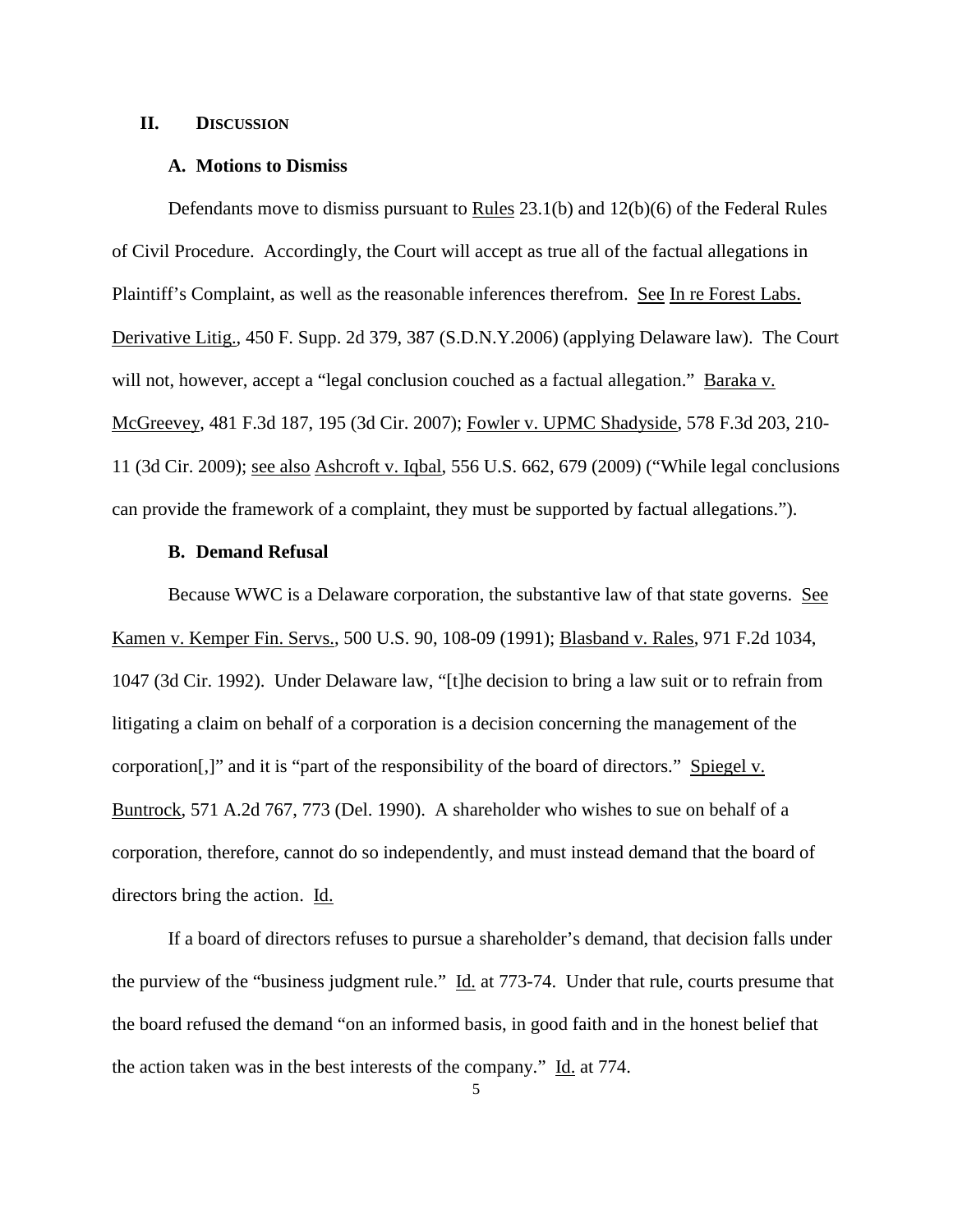A shareholder dissatisfied with a board's refusal may seek to rebut that presumption by bringing a derivative action lawsuit. See id.; Rich ex rel. Fuqi Int'l v. Chong, 66 A.3d 963, 975 (Del. Ch. 2013). The shareholder must raise a reasonable doubt that the refusal was a business judgment, which requires pleading with particularity that the decision was either: (1) "made in bad faith," or (2) "based on an unreasonable investigation." In re Merrill Lynch & Co., 773 F. Supp. 2d 330, 351 (S.D.N.Y.2011) (quoting RCM Sec. Fund v. Stanton, 928 F.2d 1318, 1328 (2d Cir. 1991)) (applying Delaware law); see also Fed. R. Civ. P. 23.1(b)(3)(A) (providing that shareholder must plead with particularity the efforts to make a demand upon the board). This is a high burden. See In re Merrill Lynch, 773 F. Supp. 2d at 345 (noting that "few, if any, plaintiffs surmount this obstacle").

Based on these principles, here the Court must decide if Plaintiff pled with particularity facts which raise a reasonable doubt that the Board acted (1) in good faith, or (2) based on a reasonable investigation. For the reasons that follow, Plaintiff has failed to meet this burden.

## **C. Bad Faith**

Underlying Plaintiff's bad faith claim is the argument that the board's refusal was influenced by conflicted legal counsel. Plaintiff must show "that no reasonable business person could possibly" have made the refusal in good faith, or put differently, that the refusal goes "so far beyond the bounds of reasonable business judgment that its only explanation is bad faith." In re Tower Air, Inc., 416 F.3d 229, 238 (3d Cir. 2005). Plaintiff has not made such a demonstration with respect to either Kirkland or WWC's General Counsel.

Plaintiff first urges that Kirkland had a conflict of interest with respect to the shareholder demands because it already represented WWC in the FTC litigation. The principal case upon which Plaintiff relies is Stepak v. Addison, 20 F.3d 398, 400 (11th Cir. 1994). There, a board of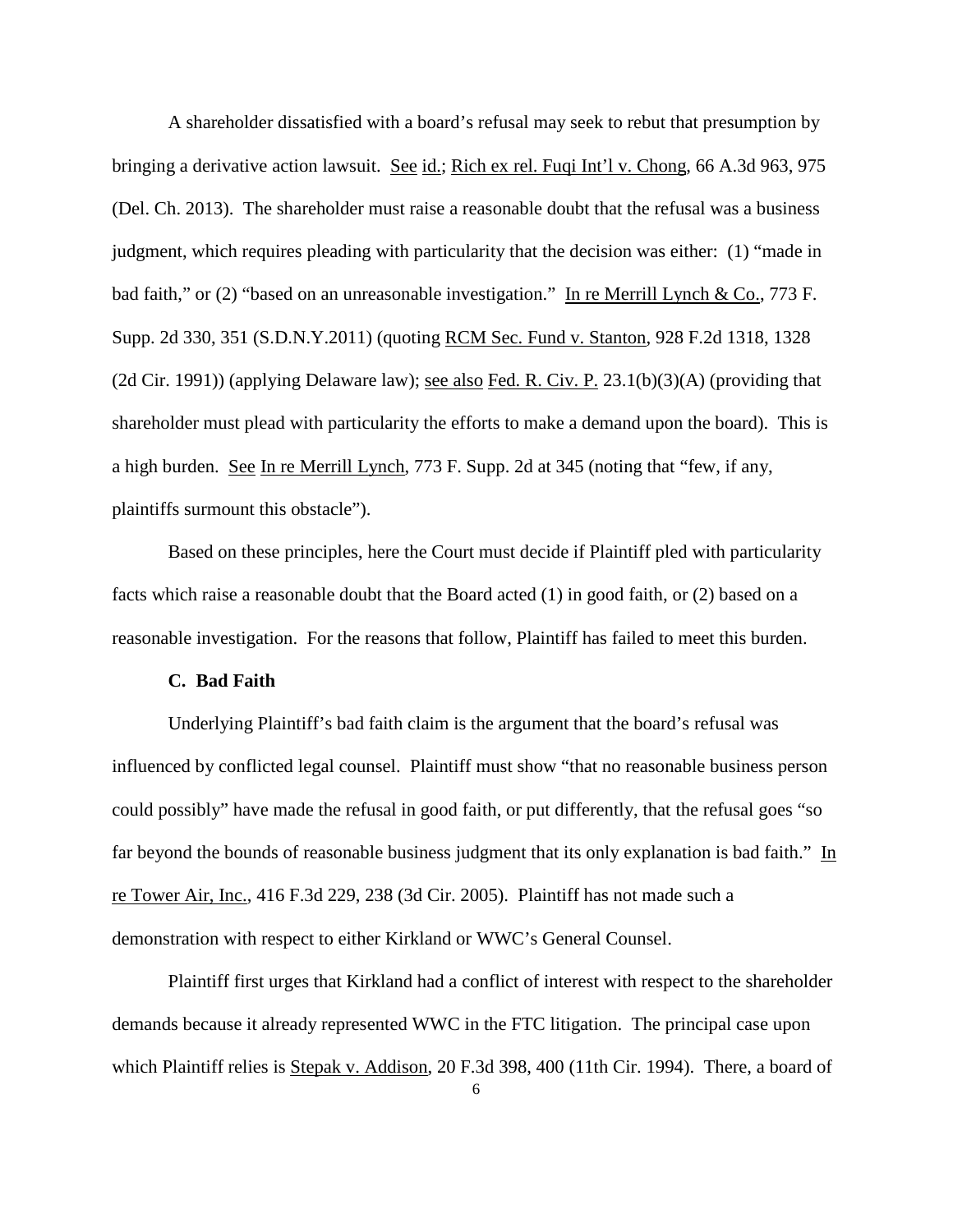directors solicited the advice of an outside law firm to refuse a shareholder's demand. Significantly, however, that same firm "had represented the alleged wrongdoers in criminal proceedings involving the very subject matter of the demand." Id. The plaintiff urged, and the appellate panel found, that the firm had competing, conflicting duties, and thus could not impartially assess the shareholder demand. The firm faced "lingering and divided loyalties," to the criminal defendants who it represented, and was "hampered in its investigation of the shareholder's allegations by its continuing duty to preserve the secrets and confidences of its former clients." Id. at 405-06. Emphasizing that the outside proceedings were criminal, the panel concluded that the "firm's representation of the alleged wrongdoers in criminal investigations is clearly incompatible with its simultaneous handling of a reasonable and neutral investigation of their conduct on behalf of the corporation." Id. at 405.

This case presents no such concerns. Kirkland did not have multiple, conflicting duties. Instead, its obligations in the FTC and shareholder matters were identical: it had to act in WWC's best interest. Plaintiff concedes this mirroring obligation in his brief, where he writes that "Kirkland was simultaneously representing [WWC] in the FTC Action and was duty-bound to zealously protect the Company's interests in that case." [Docket Item # 38 at 13]. As Plaintiff expressly acknowledges, in the FTC Action Kirkland had to look after WWC's interests, just as it had to do for Plaintiff's demand. While the firm in Stepak had lingering confidentiality duties to individual criminal defendants, here Kirkland was duty-bound at all times to advocate for WWC, and for no one else. This fundamental distinction renders Stepak inapposite.

Plaintiff next argues that WWC's General Counsel was conflicted when he advised the Board, as he faced personal liability stemming from the cyber-attacks. This argument lacks factual support. Plaintiff has provided no indication that his demand exposed McLester to any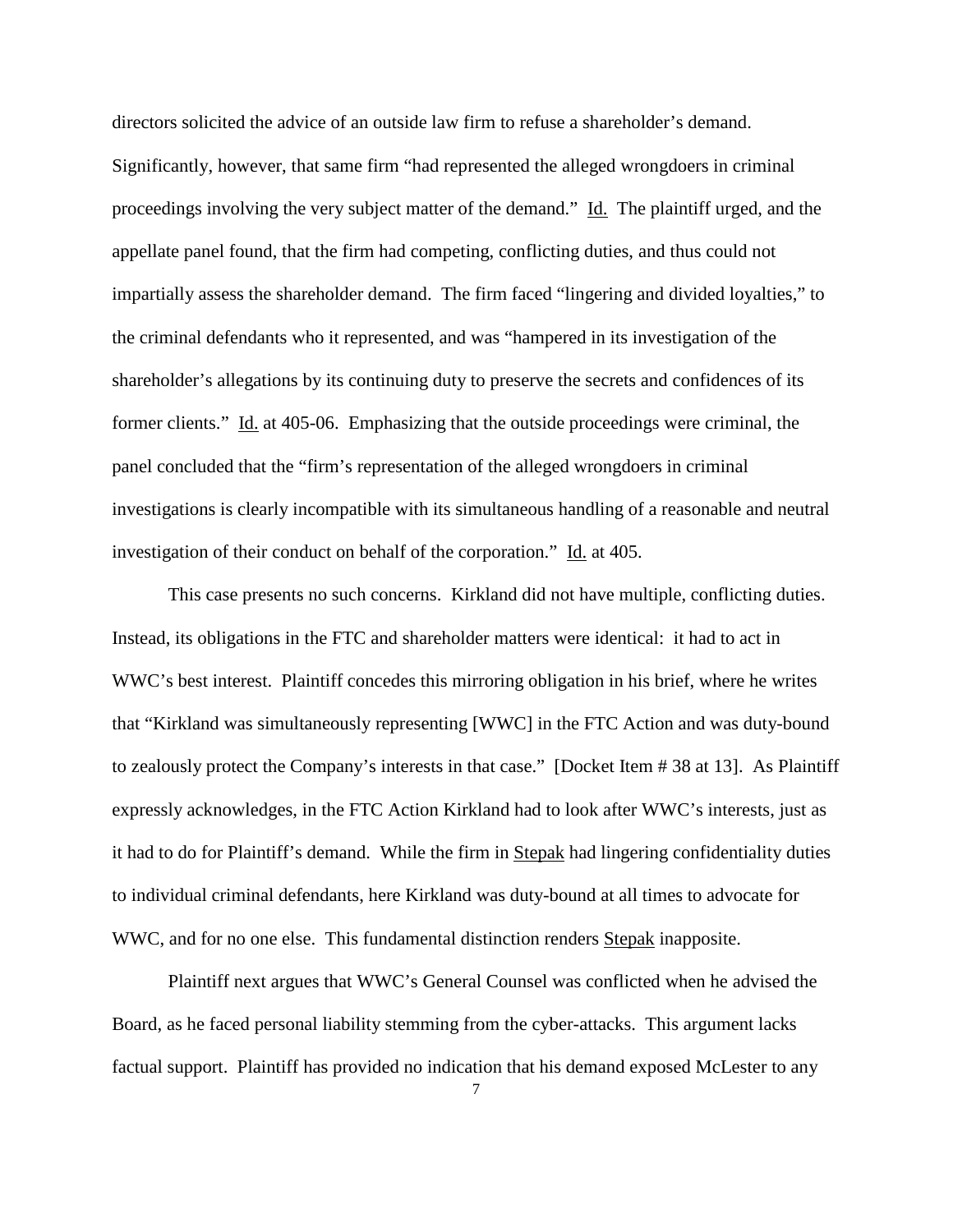liability. Had the demand letter named McLester as a responsible party, Plaintiff's argument may carry more water. But the letter does not mention him. Furthermore, the subject matter of the demand was not an area with which McLester would likely be associated; he served as General Counsel, not as a technology or security official. See In re Bridgeport Holdings, 388 B.R. 548, 573 (Bankr. D. Del. 2008) ("Different corporate offices obviously hold different responsibilities."). Given that neither McLester nor other officials were named as targets, they had no reason to believe they were caught in Plaintiff's crosshairs.

To salvage this argument, Plaintiff asserts that McLester was "intimately involved in setting up the Company's data security in general[.]" (Compl. ¶ 80). Yet Plaintiff pleads no facts whatsoever as to what exactly McLester's supposed role was in the creation of the security programs. What was his intimate involvement? Without an answer to that question, Plaintiff's assertion falls short of the particularized pleading requirement of Rule 23.1(b), and it constitutes a conclusory allegation that the Court must disregard. See Iqbal, 556 U.S. at 679. Even if this allegation were substantiated, at most it would establish that personal liability may have been on McLester's radar. But WWC indemnified McLester against such liability [Docket Item # 14-3 at 25-28], and more importantly, the fear of personal liability alone does not render a corporate director conflicted. See Halpert Enters., 2007 WL 486561, at \*6.

Plaintiff also claims that McLester's conflict of interest spilled over to muddy Kirkland's ability to give neutral advice. Plaintiff has failed, however, to allege any particularized facts suggesting that McLester improperly influenced Kirkland, and even if he had influenced the firm, the Court has already found that McLester had no conflict of interest to impart.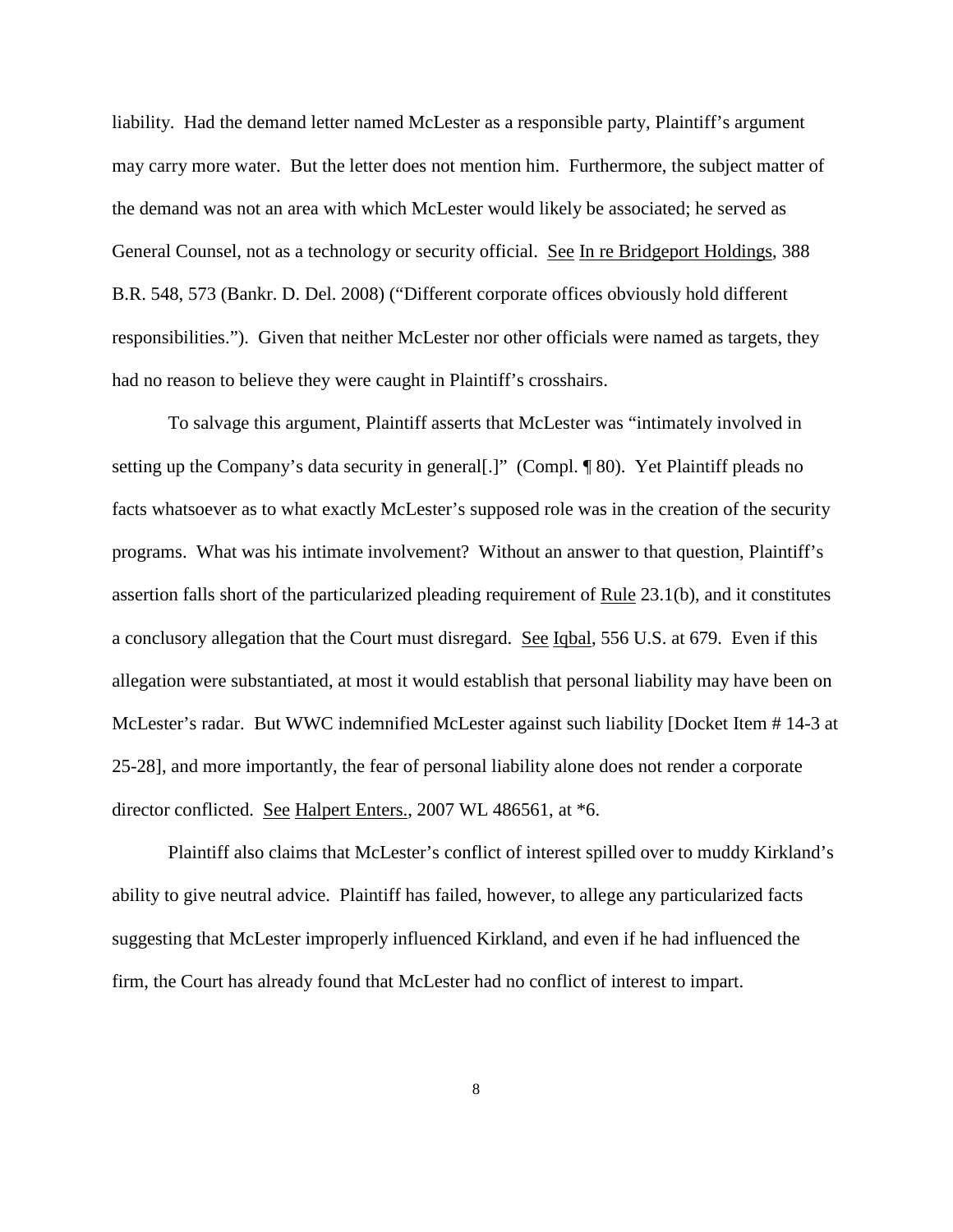## **D. Unreasonable Investigation**

Plaintiff asserts that the Board's investigation was predetermined and thus unreasonable. Preliminarily, the Court notes that "there is no prescribed procedure or form a Board must follow when responding to a demand letter." In re Merrill Lynch, 773 F. Supp. 2d at 349. To assess the Board's investigation, then, the Court examines whether Plaintiff has pled particularized facts suggesting gross negligence, i.e., that "the Board acted with so little information that their decision was unintelligent and unadvised[.]" In re Gen. Motors Class E Stock Buyout Sec. Litig., 694 F. Supp. 1119, 1133 (D. Del. 1988) (internal quotation marks and citation omitted). In light of the ample information the Board had at its disposal when it rejected Plaintiff's demand, and considering the numerous steps the Board took to familiarize itself with the subject matter of the demand, Plaintiff has also failed to make this showing.

The Board's familiarity with the factual underpinnings of Plaintiff's demand did not begin with its arrival. Board members had already discussed the cyber-attacks at fourteen meetings from October 2008 to August 2012. "At every quarterly Board meeting, the General Counsel gave a presentation regarding the Breaches, and/or [WWC's] data-security generally." (Compl. ¶ 63). Similarly, WWC's "Audit Committee discussed these same issues in at least sixteen committee meetings during this same time period." (Id.). Board members' understanding of the subject matter of Plaintiff's demand had also already been developed pursuant to the FTC action, which stemmed from the same attacks. Finally, just before receiving Plaintiff's demand, the Board received and investigated a "virtually identical" demand letter brought by Plaintiff's counsel. (Compl. ¶¶ 75, 82). In response to that letter, the Board formally charged the Audit Committee with a review and discussed the matter at multiple meetings.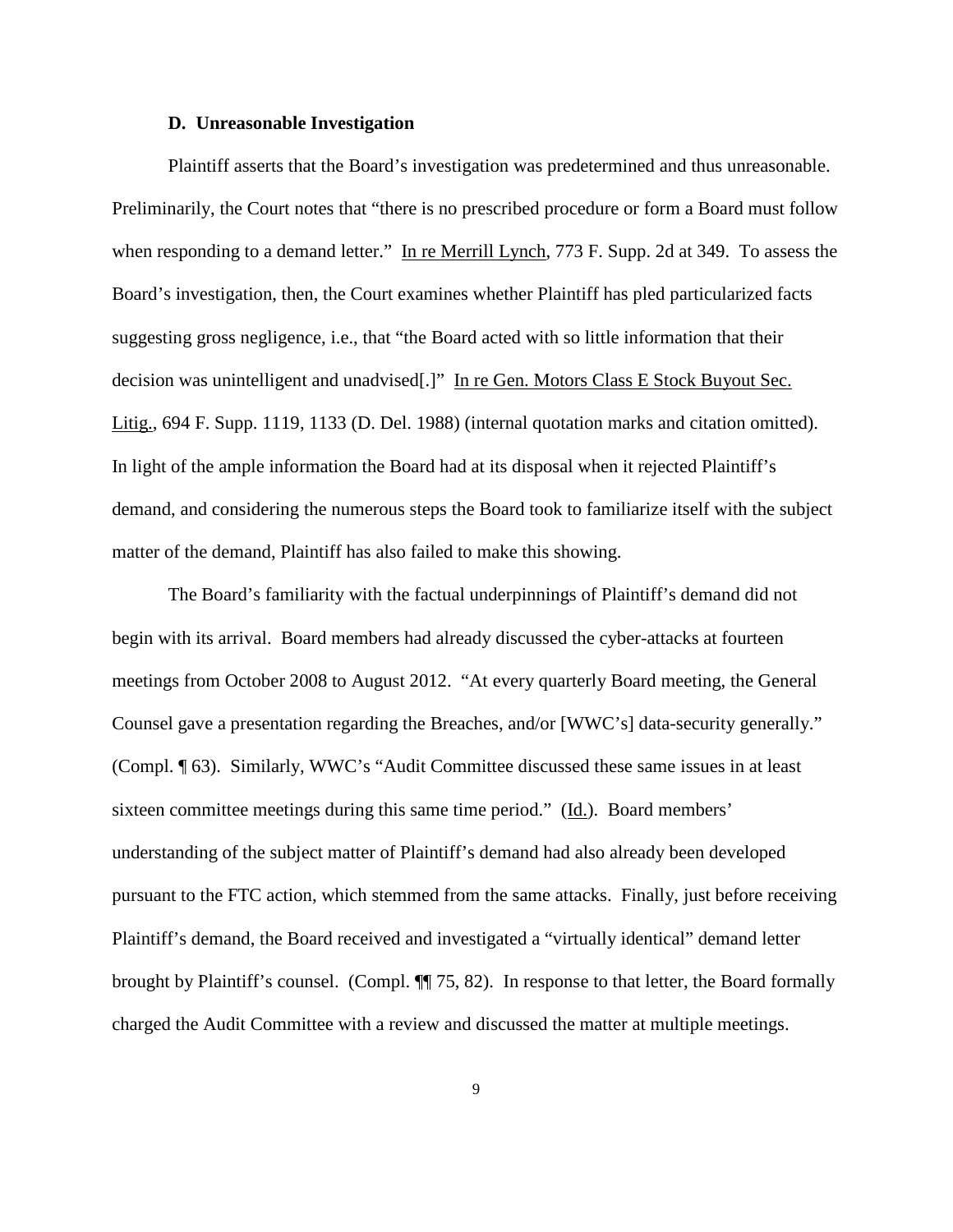These earlier investigations, standing alone, would indicate that the Board had enough information when it assessed Plaintiff's claim. A board need not treat each demand as though it is the first; instead, board members may rely on earlier-obtained information. See In re Boston Scientific Corp. Shareholders Litig., 2007 WL 1696995, at \*5-6 (S.D.N.Y. June 13, 2007) (finding directors had sufficient information after they reviewed "earlier investigative work"); In re Merrill Lynch, 773 F. Supp. 2d at 349 (approving investigation where board "had already considered and rejected a similar demand" and "was already quite familiar with the allegations in plaintiff's letters from its consideration of the various other [related] proceedings); Halpert Enterprises v. Harrison, 2007 WL 486561, at \*5-6 (S.D.N.Y. Feb. 14, 2007) (rejecting Plaintiff's notion that investigation was inadequate because it "merely referenced prior investigations").

All told, by the time Plaintiff submitted his letter, the Board's review of it did "not occur in a vacuum." [Docket Item #1-5 at 2]. Members were well versed on its allegations. Nevertheless, the Audit Committee and Board did specifically consider Plaintiff's submission. Board members met to discuss the demand on August 8, 2013, and they unanimously voted not to pursue it. In the Board's response to Plaintiff, it noted that it was rejecting Plaintiff's demand for the same reasons it had denied the earlier, "identical" demand. Those reasons were that: (1) "[WWC] has strong defenses to the FTC's allegations"; (2) the suit "would impair [WWC's] defenses in the FTC's lawsuit"; (3) "the claims contemplated are not yet ripe"; (4) "there has been no material damage to [WWC's] shareholders as a result of the FTC's lawsuit or the conduct at issue"; and (5) "there would be significant legal barriers to the claims contemplated by your letter."  $\frac{1}{2}$  $\frac{1}{2}$  $\frac{1}{2}$  [Docket Item #1-4 at 2-3].

 $\overline{a}$ 

<span id="page-9-0"></span><sup>&</sup>lt;sup>1</sup> The fifth reason is particularly noteworthy. Because the law on demand-refusals resolves the motion, the Court need not reach the merits of Plaintiff's underlying claim. It is worth